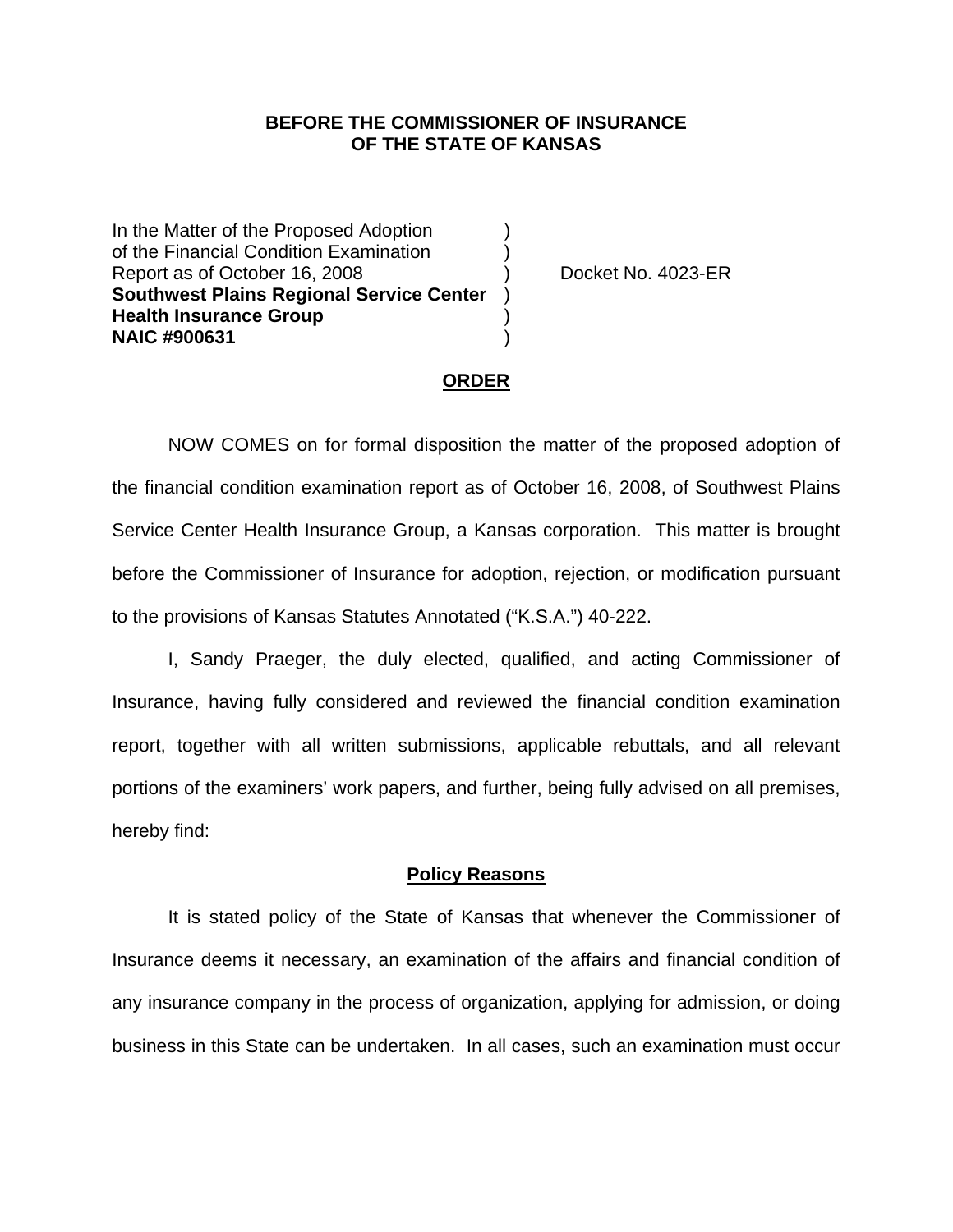once every five (5) years. Through the examination process, the insurance consuming public will be well served and protected.

## **Findings of Fact**

 1. The Commissioner of Insurance has jurisdiction over this matter pursuant to K.S.A. 40-222.

 2. An examination of Southwest Plains Regional Service Health Insurance Group was undertaken by the Kansas Insurance Department and was completed on October 16, 2008.

 3. The examiner-in-charge tendered and filed with the Kansas Insurance Department a verified written report of the examination within thirty (30) days following completion of the examination, to wit; October 16, 2008.

 4. Following receipt of the verified report, the Kansas Insurance Department transmitted the report to Southwest Plains Regional Service Center Health Insurance Group on July 17, 2009, with a duly executed notice advising the company of its opportunity to prepare and submit to the Kansas Insurance Department a written submission or rebuttal with respect to any and all matters contained in the report. Southwest Plains Regional Service Center Health Insurance Group was further advised that any written submission or rebuttal needed to be filed with the Kansas Insurance Department no later than thirty (30) days after receipt of the verified report.

 5. Southwest Plains Regional Service Center Health Insurance Group filed a written acceptance of the verified report on July 20, 2009.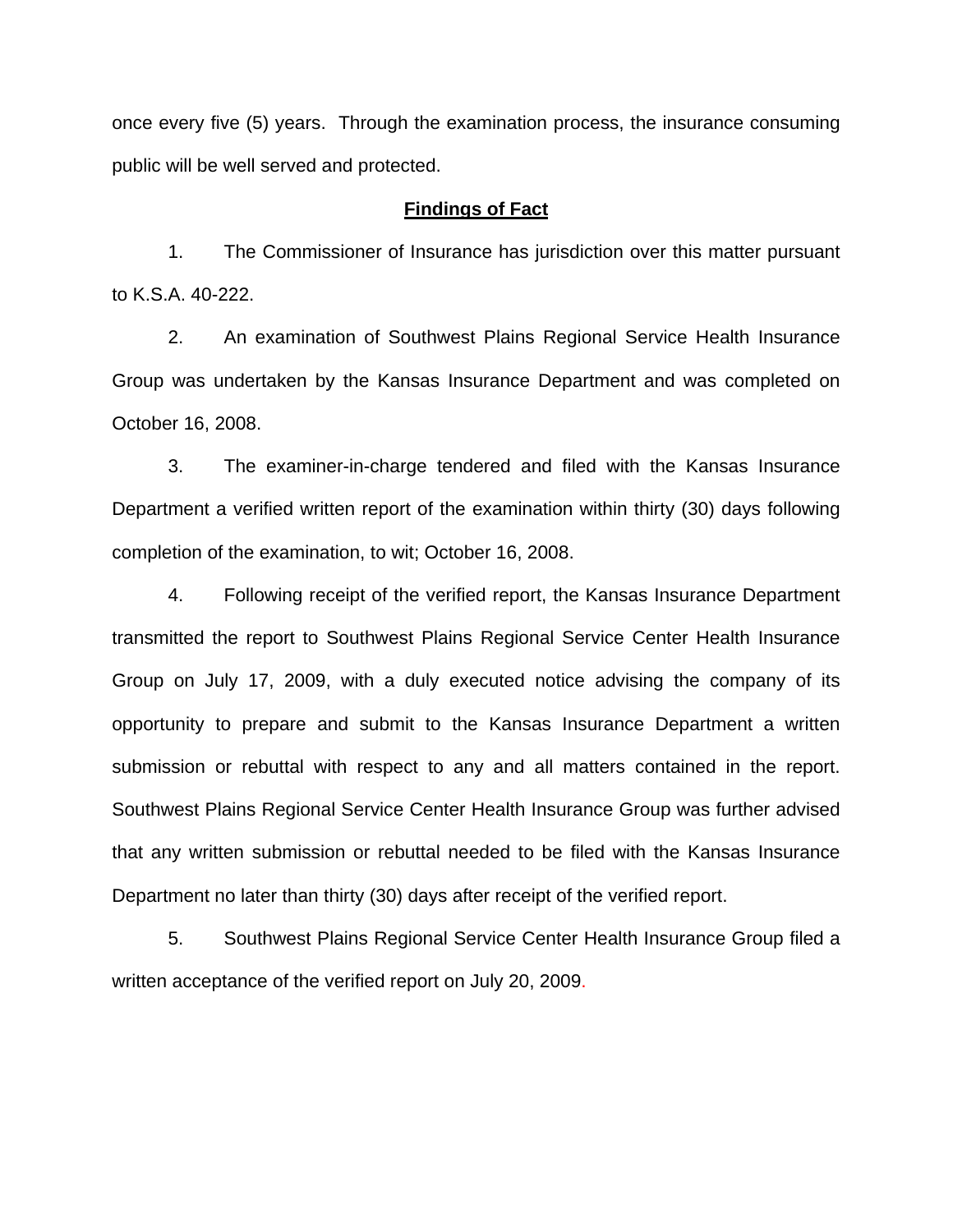6. Based upon the written submission tendered Southwest Plains Regional Service Center Health Insurance Group, the company took no exceptions to matters contained in the verified report.

 7. Within thirty (30) days of the end of the time period allowed for written submission or rebuttal, the Commissioner of Insurance fully reviewed the report, together with all written submissions and rebuttals provided by Southwest Plains Regional Service Center Health Insurance Group. The Commissioner of Insurance further reviewed all relevant workpapers.

 8. No other written submissions or rebuttals were submitted by Southwest Plains Regional Service Center Health Insurance Group.

# **Conclusion of Law**

9. K.S.A. 40-222(k)(2) provides:

"Within 30 days of the end of the period allowed for the receipt of written submissions or rebuttals, the commissioner shall fully consider and review the report, together with any written submissions or rebuttals and any relevant portions of the examiners workpapers and enter an order:

- (A) Adopting the examination report as filed or with modification or corrections. If the examination report reveals that the company is operating in violation of any law, regulation or prior order of the commissioner, the commissioner may order the company to take any action the commissioner considers necessary and appropriate to cure such violations; or
- (B) rejecting the examination report with directions to the examiners to reopen the examination for purposes of obtaining additional data, documentation or information, and refiling pursuant to subsection (k); or
- (C) call and conduct a fact-finding hearing in accordance with K.S.A. 40- 281 and amendments thereto for purposes of obtaining additional documentation, data, information and testimony."